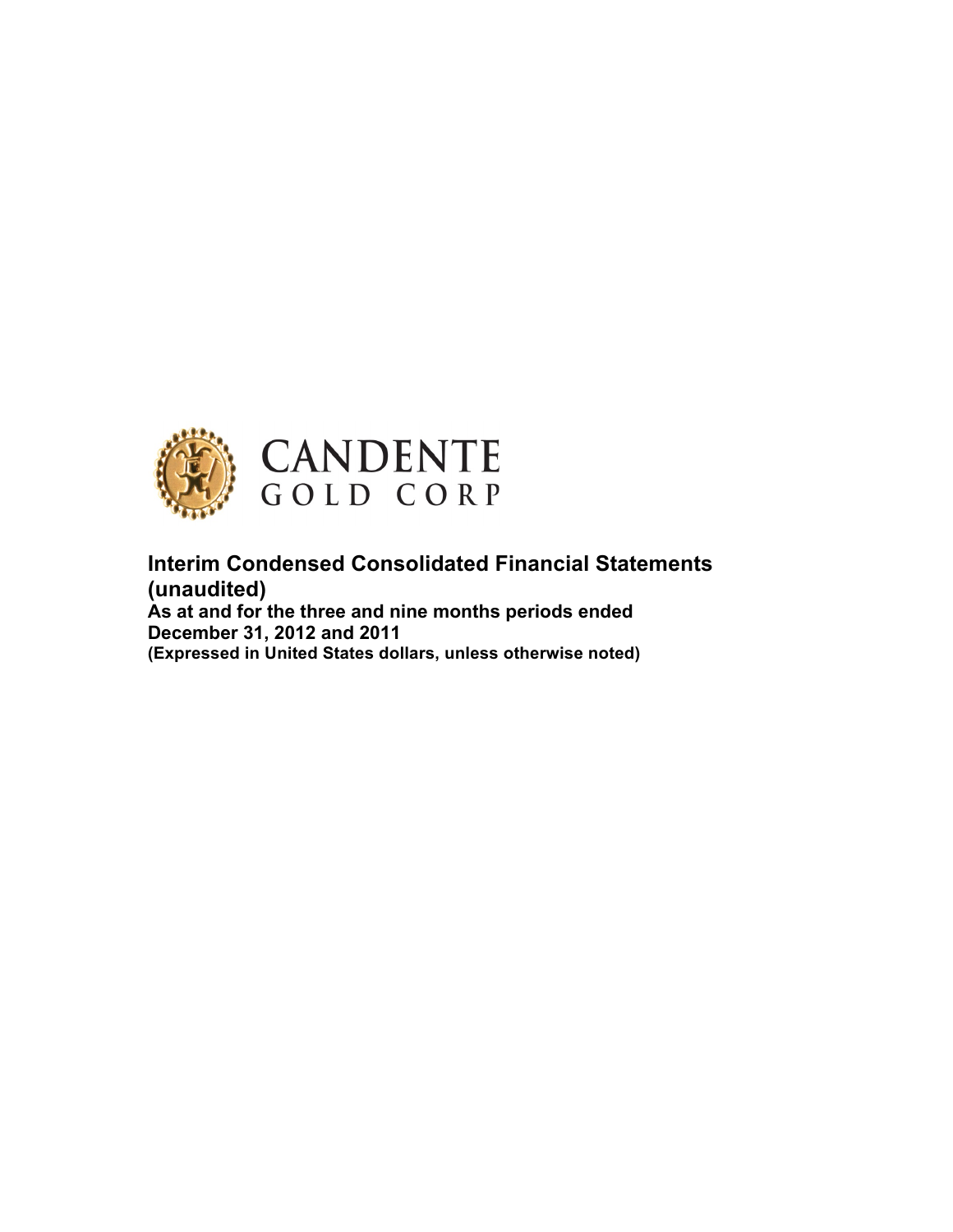#### **NOTICE**

The accompanying unaudited interim condensed consolidated financial statements of Candente Gold Corp. (the "Company") have been prepared by and are the responsibility of the Company's management. The Company's independent auditor has not performed a review of these financial statements in accordance with standards established by the Canadian Institute of Chartered Accountants for a review of, Interim financial statements by an entity's auditor.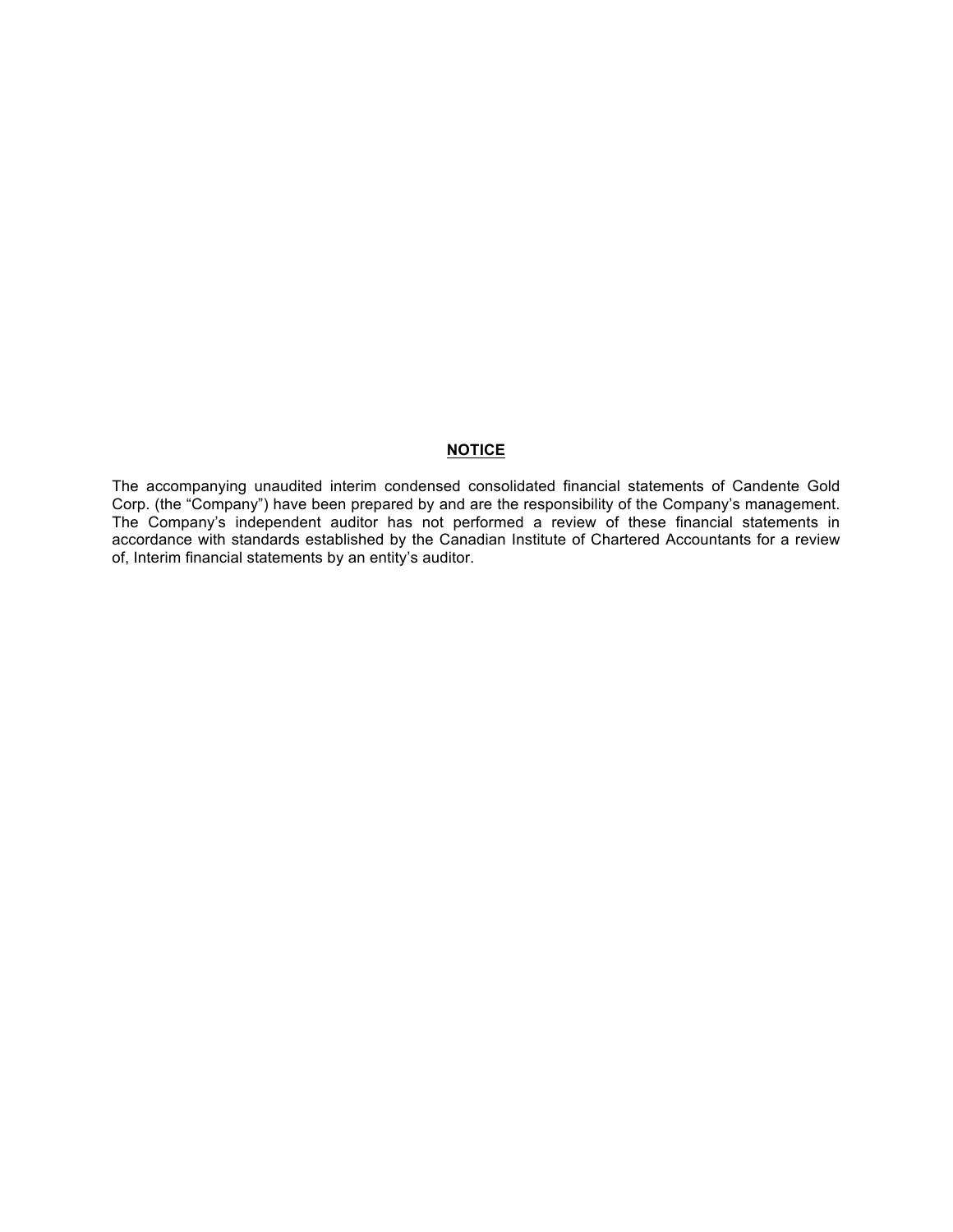# **Candente Gold Corp. Interim Condensed Consolidated Statements of Financial Position**

**At December 31, 2012 and March 31, 2012 (unaudited)**

(expressed in United States dollars unless otherwise noted)

|                                               |                         | December 31,     | March 31,        |
|-----------------------------------------------|-------------------------|------------------|------------------|
|                                               | <b>Notes</b>            | 2012             | 2012             |
| <b>Assets</b>                                 |                         |                  |                  |
| <b>Current assets</b>                         |                         |                  |                  |
| Cash and cash equivalents                     |                         | \$<br>908,273    | \$<br>2,364,289  |
| Trade and other receivables                   |                         | 295,418          | 684,505          |
| Prepaid expenses and deposits                 |                         | 78,570           | 47,096           |
|                                               |                         | \$<br>1,282,263  | \$<br>3,095,890  |
| <b>Non-current assets</b>                     |                         |                  |                  |
| Equipment                                     | $\overline{\mathbf{4}}$ | 52,969           | 83,329           |
| Value added tax credits                       |                         | 71,625           | 55,244           |
| Unproven mineral right interests              | 5                       | 12,794,190       | 12,077,844       |
| <b>Total assets</b>                           |                         | 14,201,045       | \$<br>15,312,307 |
|                                               |                         |                  |                  |
| <b>Liabilities</b>                            |                         |                  |                  |
| <b>Current Liabilities</b>                    |                         |                  |                  |
| Trade payables and accrued liabilities        |                         | \$<br>412,780    | \$<br>342,497    |
| <b>Total liabilities</b>                      |                         | \$<br>412,780    | \$<br>342,497    |
| <b>Equity</b>                                 |                         |                  |                  |
|                                               |                         |                  |                  |
| Share capital                                 | 6                       | 22,704,990       | \$<br>22,414,373 |
| Equity reserve                                |                         | 5,370,573        | 5,364,095        |
| Accumulated deficit                           |                         | (14, 226, 984)   | (12,760,151)     |
| Foreign currency translation reserve          |                         | (60, 314)        | (48, 507)        |
| <b>Total equity</b>                           |                         | \$<br>13,788,265 | \$<br>14,969,810 |
| <b>Total liabilities and equity</b>           |                         | \$<br>14,201,045 | \$<br>15,312,307 |
| <b>Nature of Operations and Going Concern</b> | 1                       |                  |                  |

The accompanying notes are an integral part of these condensed consolidated interim financial statements. Approved on behalf of the Board of Directors

*(signed) Andres Milla (signed) Larry Kornze* **Director Director**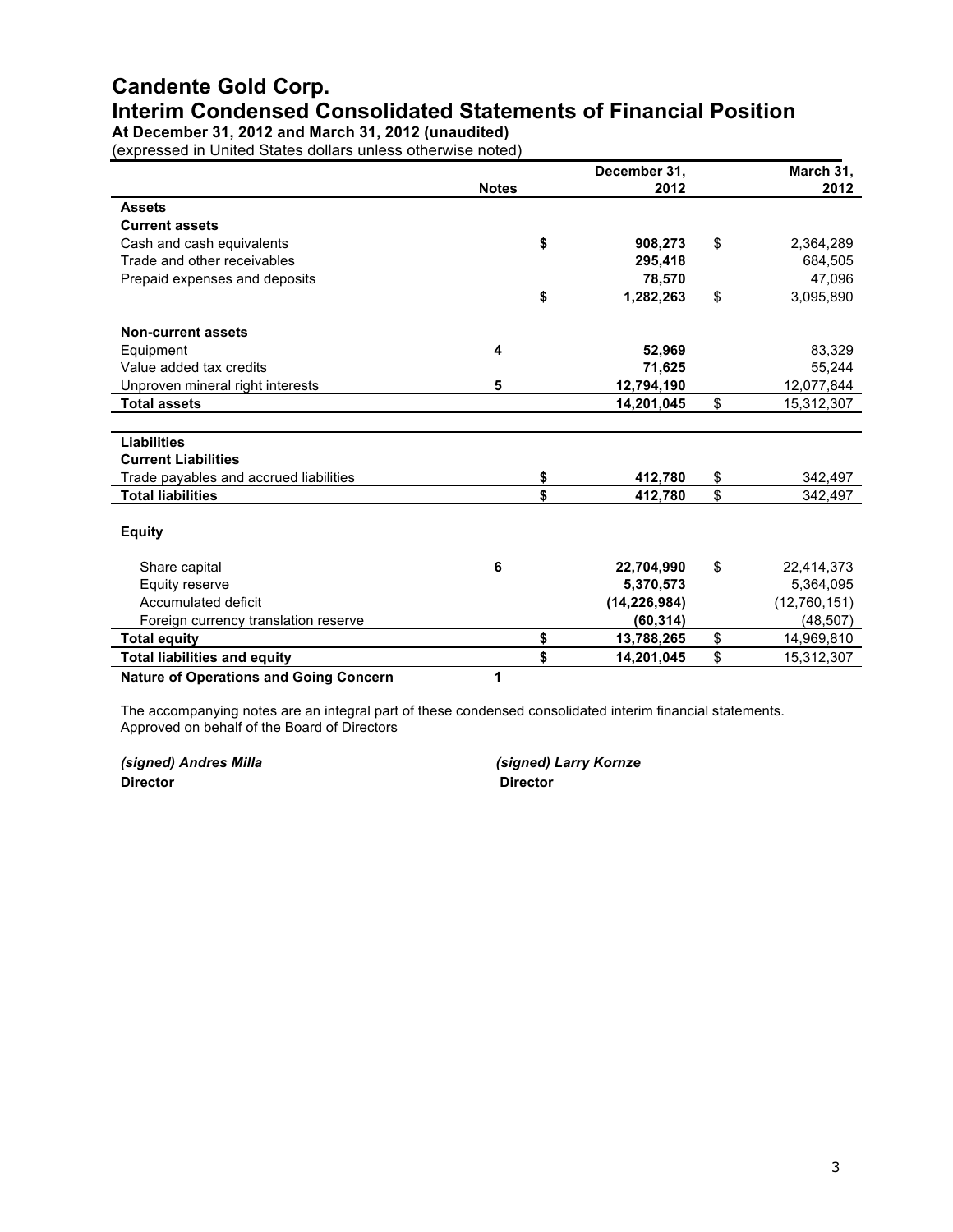## **Candente Gold Corp. Interim Condensed Consolidated Statements of Loss and Comprehensive Loss**

**For the Three and Nine months ended December 31, 2012 and 2011 (unaudited)** (expressed in United States dollars unless otherwise noted)

|                                                                                                           |              | <b>Three Months Ended</b> |     |            |    | <b>Nine Months Ended</b> |    |            |  |  |
|-----------------------------------------------------------------------------------------------------------|--------------|---------------------------|-----|------------|----|--------------------------|----|------------|--|--|
|                                                                                                           |              | Dec 31,                   |     | Dec 31,    |    | Dec 31,                  |    | Dec 31,    |  |  |
|                                                                                                           | <b>Notes</b> | 2012                      |     | 2011       |    | 2012                     |    | 2011       |  |  |
|                                                                                                           |              |                           |     |            |    |                          |    |            |  |  |
| General and administrative                                                                                | 9            | (85, 248)                 |     | 264,820    |    | 372,934                  |    | 390,742    |  |  |
| <b>Exploration expenses</b>                                                                               | 9            | 312,965                   |     | 896,516    |    | 1,093,899                |    | 3,422,787  |  |  |
| Loss for the period                                                                                       | \$           | 227,717                   | \$  | 1,161,336  | \$ | 1,466,833                |    | 3,813,529  |  |  |
|                                                                                                           |              |                           |     |            |    |                          |    |            |  |  |
| Other comprehensive loss                                                                                  |              |                           |     |            |    |                          |    |            |  |  |
| (income)                                                                                                  |              |                           |     |            |    |                          |    |            |  |  |
| Foreign currency translation                                                                              |              |                           |     |            |    |                          |    |            |  |  |
| adjustment                                                                                                |              | 149,744                   |     | 145,761    |    | 11,807                   |    | (586,642)  |  |  |
| <b>Comprehensive loss</b>                                                                                 | \$           | 377,461                   | \$. | 1,015,575  | Ŝ. | 1,478,640                | \$ | 4,400,171  |  |  |
|                                                                                                           |              |                           |     |            |    |                          |    |            |  |  |
| <b>Loss Per Share Attributable to Shareholders</b>                                                        |              |                           |     |            |    |                          |    |            |  |  |
| <b>Basic and Diluted</b>                                                                                  | \$           | (0.00)                    |     | (0.02)     | \$ | (0.02)                   | \$ | (0.07)     |  |  |
|                                                                                                           |              |                           |     |            |    |                          |    |            |  |  |
| <b>Weighted Average Number of</b>                                                                         |              |                           |     |            |    |                          |    |            |  |  |
| <b>Common Shares Outstanding</b>                                                                          |              | 62,239,760                |     | 61,170,412 |    | 62,097,897               |    | 61,140,296 |  |  |
| The accompanying notes are an integral part of these Interim condensed consolidated financial statements. |              |                           |     |            |    |                          |    |            |  |  |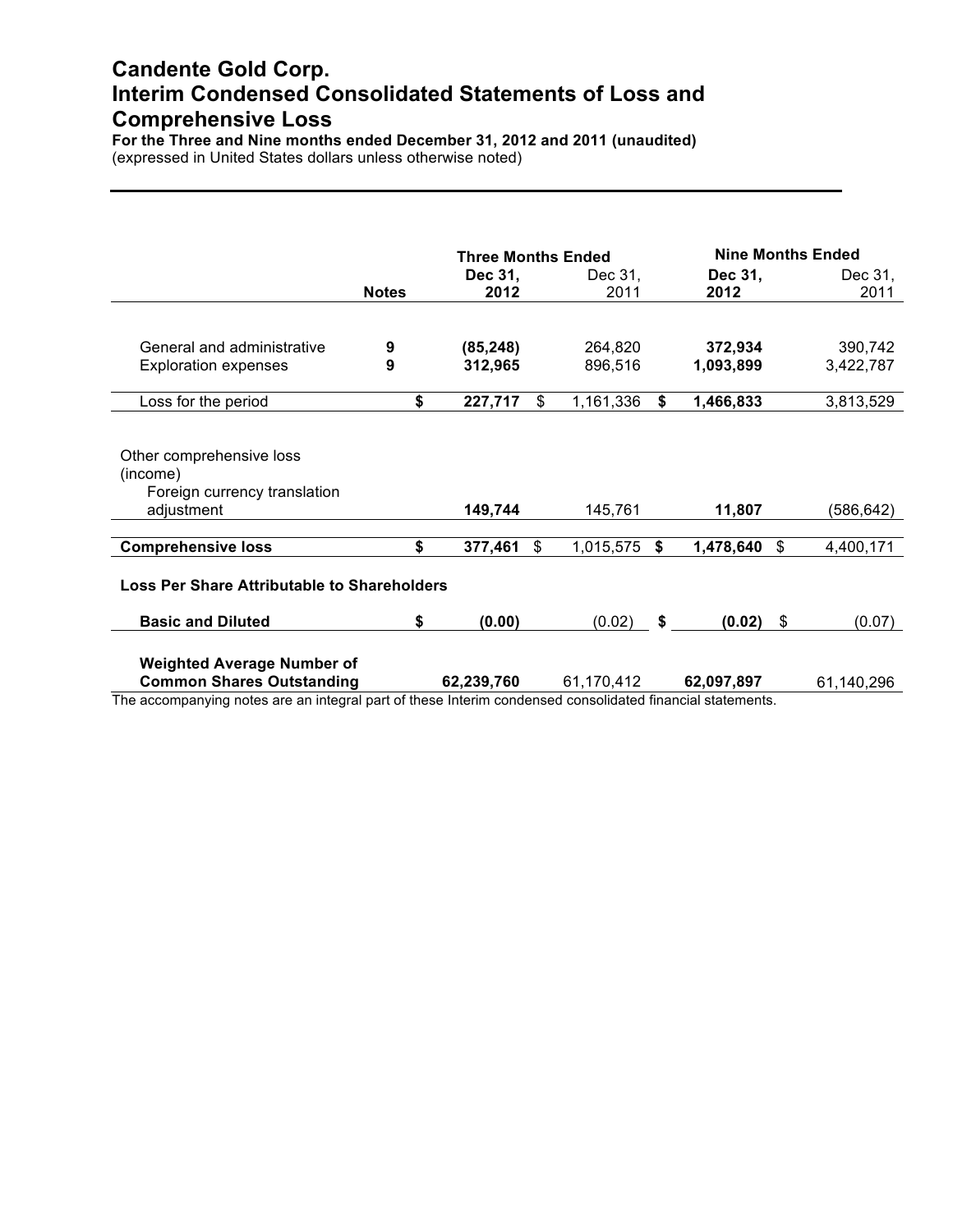# **Candente Gold Corp.**

**Interim Condensed Consolidated Statements of Changes in Equity**

**For the Nine Months periods ended December 31, 2012 and 2011 (unaudited)**

(expressed in United States dollars unless otherwise noted)

|                                                                                                                             | Total<br>Common<br><b>Shares</b> |   | <b>Share Capital</b> |   | <b>Equity</b><br><b>Reserve</b> |    | <b>Accumulated</b><br><b>Deficit</b> |   | Foreign<br>Currency<br><b>Translation</b><br><b>Adjustment</b> |    | Total<br><b>Equity</b> |
|-----------------------------------------------------------------------------------------------------------------------------|----------------------------------|---|----------------------|---|---------------------------------|----|--------------------------------------|---|----------------------------------------------------------------|----|------------------------|
|                                                                                                                             |                                  |   |                      |   |                                 |    |                                      |   |                                                                |    |                        |
| Balance at April 1, 2012                                                                                                    | 61,176,760 \$                    |   | 22,414,373           | S | 5,364,095                       | S  | (12,760,151)                         | 5 | (48, 507)                                                      | \$ | 14,969,810             |
| Common shares issued for:<br>Exercise of share options,<br>Note $6(b)(ii),(iii)$ and $(iv)$<br>Acquisition of mineral right | 53,000                           |   | 25,599               |   |                                 |    |                                      |   |                                                                |    | 25,599                 |
| interests, Note 6(a)(ii)                                                                                                    | 1,000,000                        |   | 265,018              |   |                                 |    |                                      |   |                                                                |    | 265,018                |
| Share-based payment expense                                                                                                 |                                  |   |                      |   | 6,478                           |    |                                      |   | ۰.                                                             |    | 6,478                  |
| Net loss<br>Foreign currency translation                                                                                    |                                  |   |                      |   |                                 |    | (1, 466, 833)                        |   | ۰                                                              |    | (1,466,833)            |
| adjustment                                                                                                                  |                                  |   |                      |   |                                 |    |                                      |   | (11, 807)                                                      |    | (11, 807)              |
| <b>Balance as at December 31,</b><br>2012                                                                                   | 62,229,760                       | S | 22,704,990           | S | 5,370,573                       | 55 | (14, 226, 984)                       | S | (60, 314)                                                      | S  | 13,788,265             |

|                                                                        | <b>Total</b><br>Common<br><b>Shares</b> | <b>Share Capital</b>     | <b>Other</b><br><b>Reserves</b>                      |    | <b>Deficit</b>           | Foreign<br>Currency<br><b>Translation</b><br>Adjustment |     | <b>Total</b><br>Equity    |
|------------------------------------------------------------------------|-----------------------------------------|--------------------------|------------------------------------------------------|----|--------------------------|---------------------------------------------------------|-----|---------------------------|
| Balance at April 1, 2011                                               | 60,644,547                              | \$<br>21,938,365         | \$<br>4,589,596                                      | S  | (7,859,129)              | \$<br>278,887                                           | \$. | 18,947,719                |
| Common shares issued for:<br>Acquisition of mineral right<br>interests | 30,000                                  | 25,000                   |                                                      |    |                          |                                                         |     | 25,000                    |
| Financing                                                              | 400,000                                 | 296,754                  | 14,428                                               |    | $\overline{\phantom{0}}$ | $\overline{\phantom{0}}$                                |     | 311,182                   |
| Exercise of warrants                                                   | 85,713                                  | 66,762                   | (13, 374)                                            |    |                          |                                                         |     | 53,388                    |
| Exercise of share options                                              | 14,500                                  | 14,801                   |                                                      |    |                          |                                                         |     | 14,801                    |
| Share-based payment expense                                            | $\overline{\phantom{0}}$                |                          | 108,881                                              |    |                          |                                                         |     | 108,881                   |
| Net loss<br>Foreign currency translation<br>adjustment                 | $\overline{\phantom{0}}$                | $\overline{\phantom{0}}$ | $\overline{\phantom{0}}$<br>$\overline{\phantom{0}}$ |    | (3,813,529)              | (586, 642)                                              |     | (3,813,529)<br>(586, 642) |
| Balance as at December 31,<br>2011                                     | 61,174,760                              | \$<br>22,341,682         | \$<br>4,699,531                                      | \$ | (11, 672, 658)           | \$<br>(307, 755)                                        | \$  | 15,060,800                |

The accompanying notes are an integral part of these Interim condensed consolidated financial statements.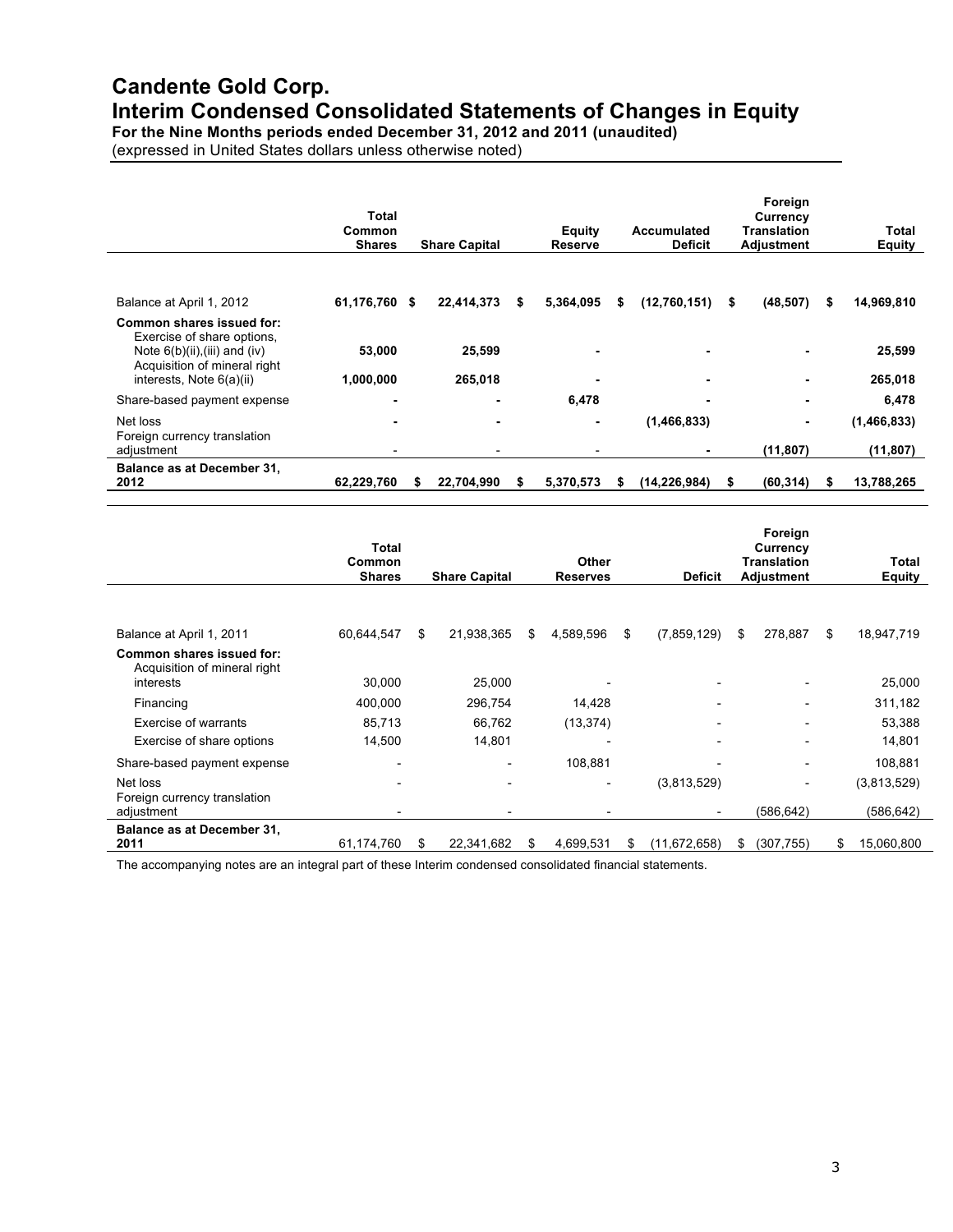# **Candente Gold Corp. Interim Condensed Consolidated Statements of Cash Flows**

**For the Three and Nine Months ended December 31, 2012 and 2011 (unaudited)**

(expressed in United States dollars unless otherwise noted)

|                                                                                                                                        | <b>Three Months Ended</b> |                                      | <b>Nine Months Ended</b> |    |                                      |                                          |
|----------------------------------------------------------------------------------------------------------------------------------------|---------------------------|--------------------------------------|--------------------------|----|--------------------------------------|------------------------------------------|
|                                                                                                                                        |                           | December 31,<br>2012                 | December 31,             |    | December 31,<br>2012                 | December 31,                             |
| Cash provided by (used in):                                                                                                            | <b>Notes</b>              |                                      | 2011                     |    |                                      | 2011                                     |
| Operating                                                                                                                              |                           |                                      |                          |    |                                      |                                          |
| Loss for the period                                                                                                                    | \$                        | (227, 717)                           | (1, 161, 336)            | S  | (1, 466, 833)                        | (3,813,529)                              |
| Items not affecting cash:                                                                                                              |                           |                                      |                          |    |                                      |                                          |
| Amortization                                                                                                                           | 4                         | 17,767                               | 7,371                    |    | 26,903                               | 22,504                                   |
| Share-based compensation expense                                                                                                       | 9                         | 3,028                                | 19,503                   |    | 6,478                                | 108,881                                  |
| Changes in non-cash working capital items:<br>Increase (decrease) in amounts receivable<br>Decrease (increase) in prepaid expenses and |                           | 307,478                              | 17,181                   |    | 389,087                              | (127, 113)                               |
| deposits<br>Increase (decrease) in accounts payable and                                                                                |                           | (42, 568)                            | 33,416                   |    | (31, 474)                            | 18,471                                   |
| accrued liabilities                                                                                                                    |                           | (244, 616)                           | (367, 396)               |    | (92, 679)                            | (274, 391)                               |
| Cash used in operating activities                                                                                                      | \$                        | (186, 628)                           | (1,451,261)              | \$ | (1, 168, 518)                        | (4,065,177)                              |
| Investing                                                                                                                              |                           |                                      |                          |    |                                      |                                          |
| Purchase of equipment<br>Proceeds from sale of equipment                                                                               | \$                        | (255)                                |                          | S  | (255)<br>3,712                       | (25, 203)                                |
| Value added tax paid                                                                                                                   |                           | 3,017                                | (5,590)                  |    | (16, 381)                            | (21, 508)                                |
| Expenditures on mineral interests:                                                                                                     | 5                         |                                      | (75, 500)                |    |                                      |                                          |
| Acquisition                                                                                                                            |                           |                                      |                          |    | (293, 640)                           | (454, 219)                               |
| Cash used in investing activities                                                                                                      | \$                        | 2.762                                | (81.090)                 | \$ | (306, 564)                           | (500, 930)                               |
| <b>Financing</b>                                                                                                                       |                           |                                      |                          |    |                                      |                                          |
| Issuance of common shares for:                                                                                                         |                           |                                      |                          |    |                                      |                                          |
| Sale of common shares                                                                                                                  | \$                        |                                      |                          | \$ |                                      | 311,182                                  |
| <b>Exercise of warrants</b><br>Exercise of stock options                                                                               | 6                         |                                      | 10,085                   |    | 25,599                               | 53,388<br>14,801                         |
| Promissory note repayment                                                                                                              |                           |                                      |                          |    |                                      | (977, 165)                               |
| Cash provided by financing activities                                                                                                  | \$                        |                                      | 10,085                   | \$ | 25,599                               | (597, 794)                               |
| Net change in cash and cash equivalents<br>Effect of exchange rate changes on cash<br>Cash and cash equivalents at beginning of period |                           | (183, 866)<br>(35, 251)<br>1,127,390 | (1,522,266)<br>138,093   |    | (1,449,483)<br>(6, 533)<br>2,364,289 | (5, 163, 901)<br>(555, 530)<br>8,643,417 |
| Cash and cash equivalents at end of period                                                                                             | \$                        | 908,273                              | 1,384,173                | \$ | 908,273                              | 2,923,986                                |

The accompanying notes are an integral part of these Interim condensed consolidated financial statements.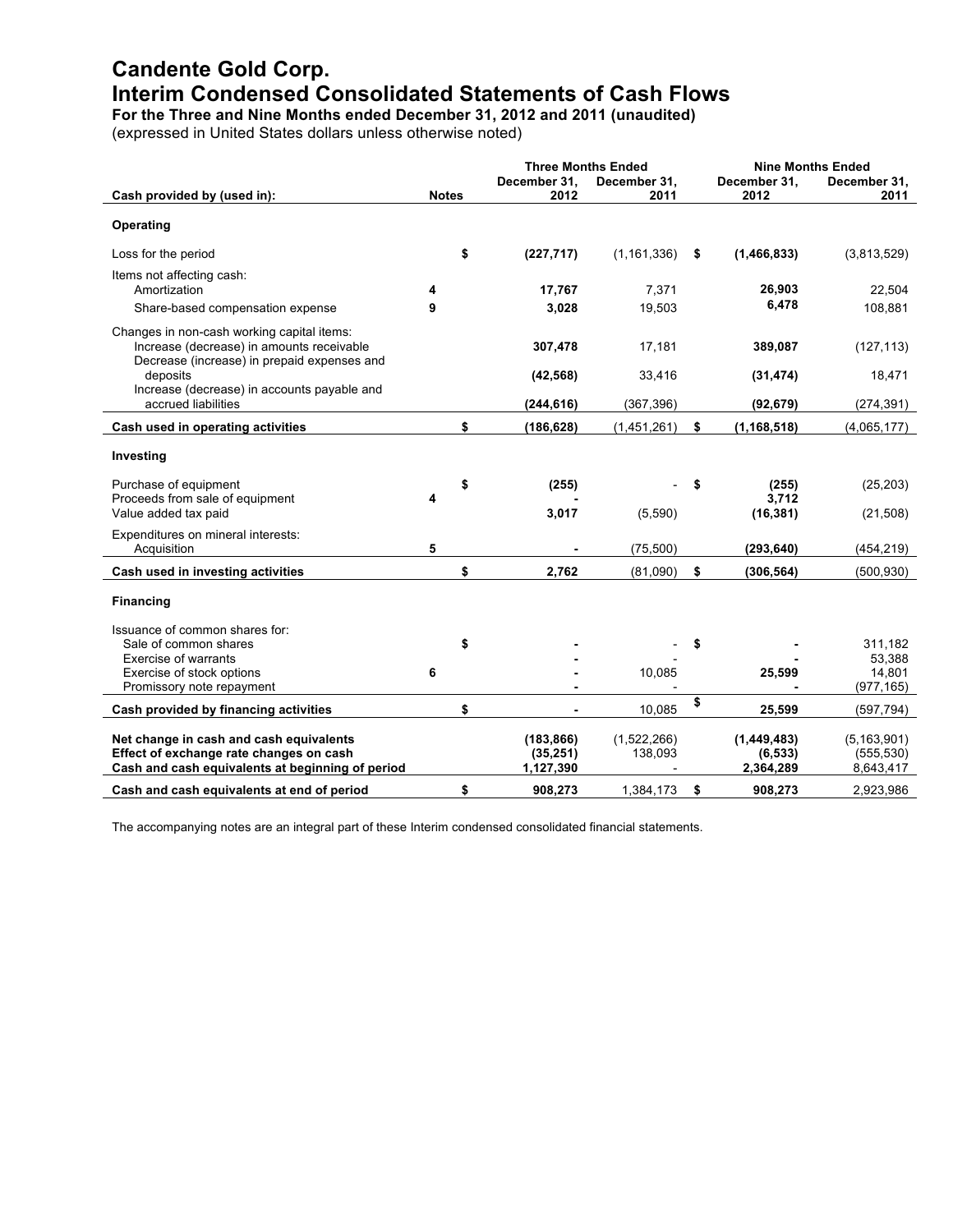#### **1. Nature of operations and going concern**

Candente Gold Corp. ("Candente Gold") or the "Company") was incorporated under the Business Corporations Act (British Columbia) on April 24, 2009. Candente Gold is a resource-based company that seeks to acquire and explore mineral property interests, primarily in Mexico and Peru. These condensed consolidated interim financial statements include the accounts of Candente Gold and of its wholly owned subsidiaries (collectively, "Candente Gold" or the "Company"):

The subsidiaries of the Company as at December 31, 2012 are as follows:

| <b>Subsidiary</b>              | <b>Interest</b> | <b>Functional Currency</b> |
|--------------------------------|-----------------|----------------------------|
| Candente Mexico Resource Corp. | 100%            | <b>CDN Dollars</b>         |
| Canaco Resources (BC) Inc.     | 100%            | <b>CDN Dollars</b>         |
| Candente Gold Peru S.A.        | 100%            | <b>US Dollars</b>          |
| Minera CCM, S.A. de C.V.       | 100%            | <b>US Dollars</b>          |

Candente Gold's common shares are listed on the Toronto Stock Exchange ("TSX") and the Lima Stock Exchange under the trading symbol "CDG". Candente Gold's share options and warrants are not listed. The Company's principal office is located at Suite 1650-400 Burrard Street, Vancouver, British Columbia, V6C 3A6, Canada.

On July 27, 2012 Goldcorp S.A. de C.V. ("Goldcorp") confirmed that Candente Gold has met all the requirements for the exercise of the El Oro project's second option and acquired a 70% undivided interest in this project. The Company had provided notice of fulfillment of requirements to Goldcorp on May 1, 2012.

These condensed consolidated interim financial statements were authorized for issue by the board of directors on February 13, 2013.

#### **Going Concern**

These condensed consolidated interim financial statements have been prepared on the basis of accounting principles applicable to a going concern, which assume that the Company will continue in operation for the foreseeable future and will be able to realize its assets and discharge its liabilities in the normal course of operations as they come due. For the period ended December 31, 2012 the Company incurred losses of approximately \$1.5 million, and as at December 31, 2012 reported an accumulated deficit of approximately \$ 13.7 million. The Company will need to secure the necessary financing to meet the Company's requirements on an ongoing basis. Nevertheless, there is no assurance that these initiatives will be successful or sufficient. These circumstances lead to significant doubt as to the ability of the Company to meet its obligations as they become due and, accordingly, the ultimate appropriateness of use of the accounting principles applicable to a going concern. Should Candente Gold be unable to realize its assets and discharge its liabilities in the normal course of business, the net realizable value of its assets may be materially less than the amounts on the statement of financial position. If the going concern assumption was not appropriate for these Interim condensed consolidated Financial Statements, then adjustments to the carrying values of the assets and liabilities, the reported expenses and the statements of financial position classifications that could be material, may be necessary.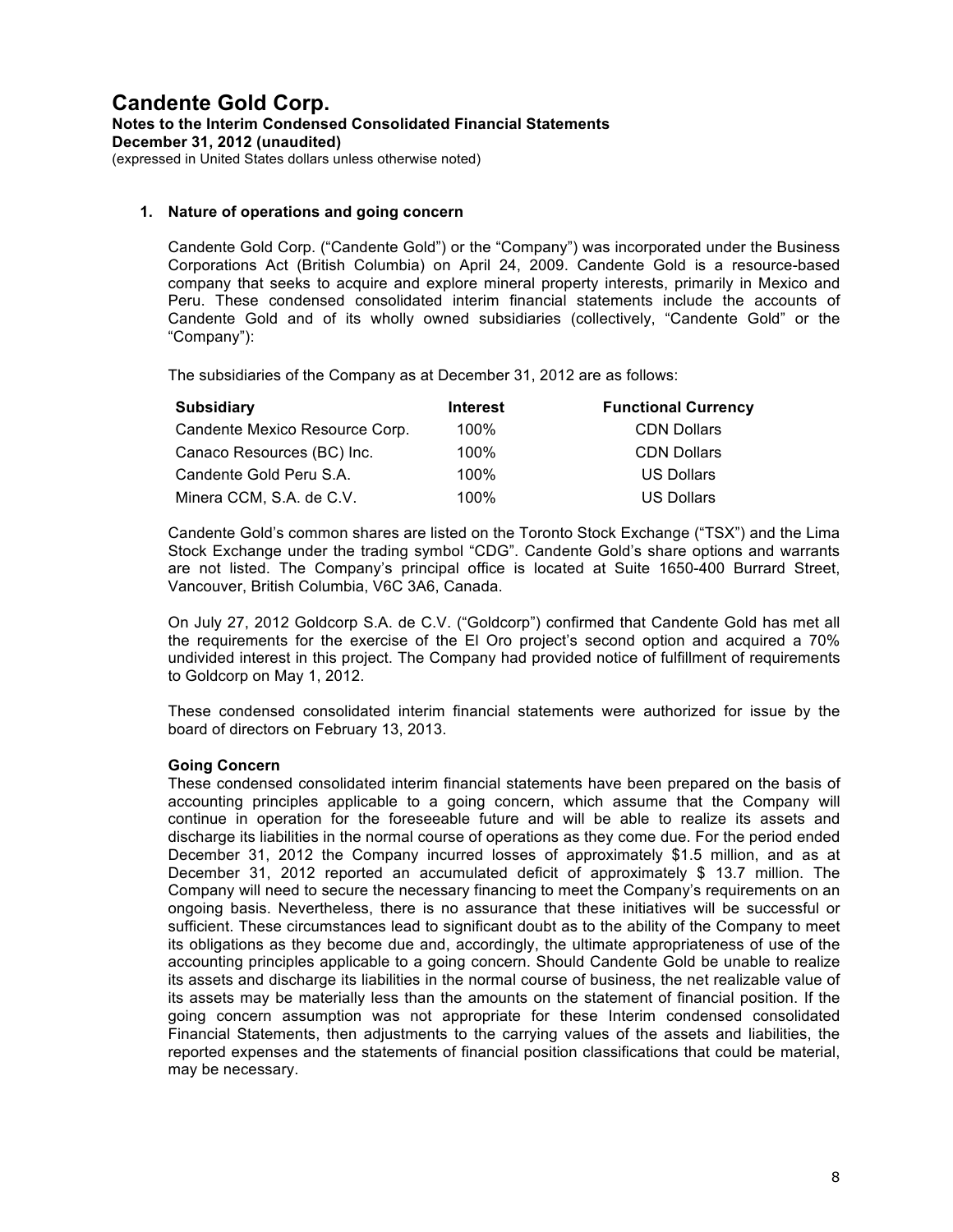#### **1. Nature of operations and going-concern (continued)**

At the date of these interim condensed consolidated financial statements, Candente Gold has not yet determined whether any of its mineral properties contain economically recoverable mineral reserves. Accordingly, the carrying amount of mineral properties represents cumulative expenditures incurred to date and does not necessarily reflect present or future values. The recovery of these costs is dependent upon the discovery of economically recoverable mineral reserves and the ability of Candente Gold to obtain the necessary financing to complete their exploration and development and to resolve any environmental, regulatory, or other constraints.

Uncertainty also exists with respect to the recoverability of the carrying value of certain mineral properties. The ability of the Company to realize on its investment in resource properties is contingent upon resolution of the uncertainties and confirmation of the Company's title to the mineral properties.

#### **2. Statement of compliance and basis of presentation**

These condensed consolidated interim financial statements have been prepared in accordance with International Financial Reporting Standards ("IFRS") as issued by the International Accounting Standards Board ("IASB") applicable to the preparation of interim financial statements, including IAS 34, Interim Financial Reporting. These condensed consolidated interim financial statements should be read in conjunction with the Company's audited consolidated financial statements for the year ended March 31, 2012, which have been prepared in accordance with IFRS issued by the IASB.

#### **3. Summary of Significant Accounting Policies**

These interim condensed consolidated financial statements have been prepared using the same accounting policies and methods of computation as the annual consolidated financial statements of the Company for the year ended March 31, 2012. The disclosure contained in these condensed consolidated interim financial statements does not include all the requirements in IAS 1 *Presentation of Financial Statements* ("IAS 1"). Accordingly these interim condensed consolidated financial statements should be read in conjunction with the Company's consolidated financial statements for the year ended March 31, 2012.

The accounting policies set out below have been applied consistently to all periods presented in these interim condensed consolidated financial statements.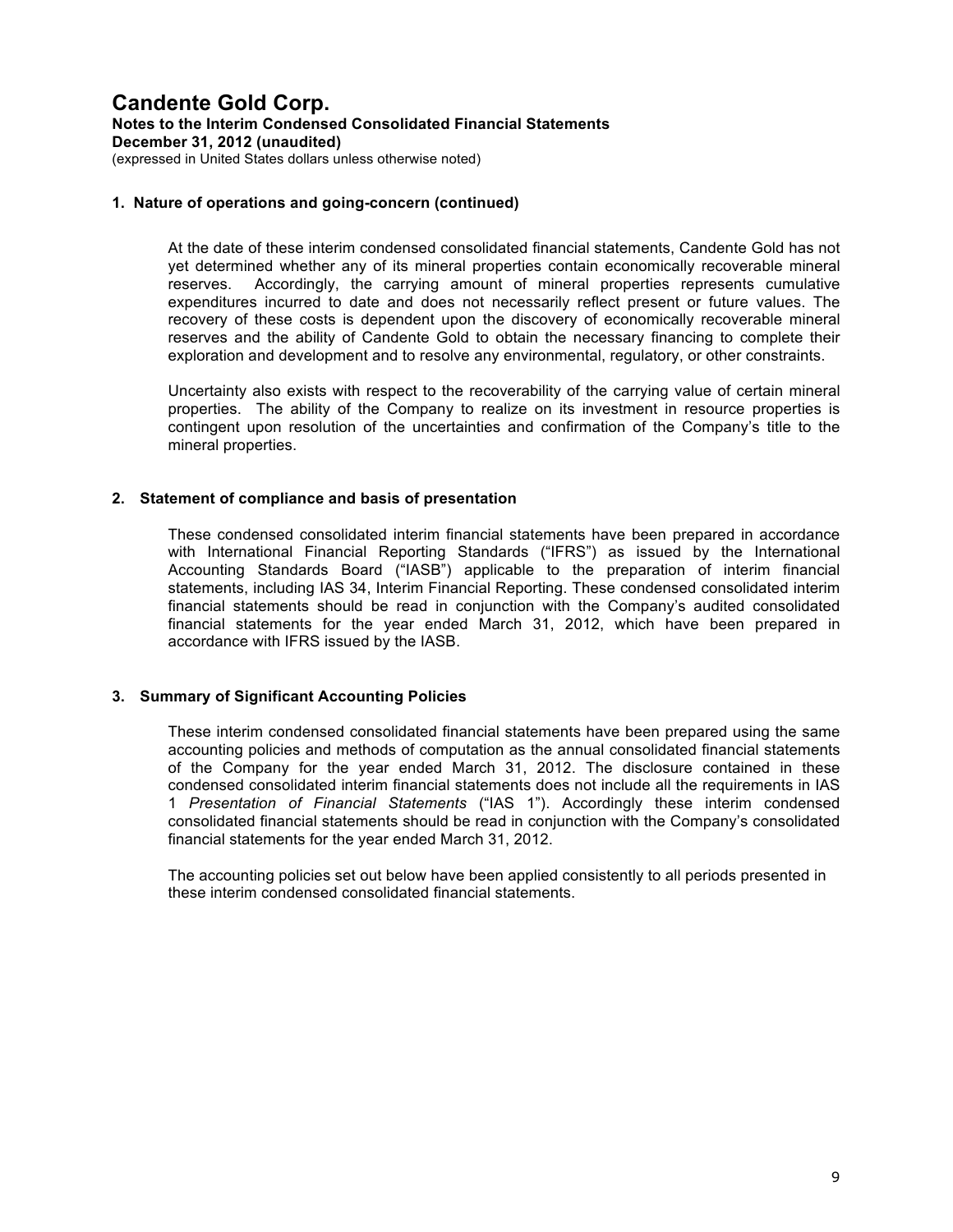#### **4. Equipment**

Comprising of equipment acquired for the period ended December 31, 2012 is as follows:

|                           | <b>Balance at March</b><br>31.2012 | <b>Net Disposal of and</b><br><b>Acquisition of</b><br>equipment |   | Amortization | <b>Balance at</b><br>December 31, 2012 |
|---------------------------|------------------------------------|------------------------------------------------------------------|---|--------------|----------------------------------------|
| Corporate<br>Assets       | 83.329                             | 3.457                                                            | S | 26.903       | 52,969<br>S                            |
| Closing<br><b>Balance</b> | 83,329                             | 3.457                                                            | S | 26.903       | 52,969<br>S                            |

#### **5. Unproven Mineral Right Interests**

At December 31, 2012, unproven mineral right interests were comprised of various early-stage exploration interests in mineral claims and mining concessions located in Mexico and Peru. These interests are held by the Company, or through option agreements under which the Company, directly or through a joint venture arrangement, has a right to acquire an interest in mineral properties.

Acquisition costs are capitalized. Exploration expenditures are charged to operations in the period they are incurred.

The following are the capitalized mineral property acquisition costs:

|                             |    | <b>Balance at</b><br><b>March 31, 2012</b> | <b>Acquisition of</b><br><b>Unproven</b><br>mineral right<br>interests |         |    | Disposals of<br><b>Unproven Mineral</b><br><b>Right Interest</b> |      | <b>Balance at</b><br>December 31,<br>2012 |
|-----------------------------|----|--------------------------------------------|------------------------------------------------------------------------|---------|----|------------------------------------------------------------------|------|-------------------------------------------|
| El Oro - Mexico<br>Peruvian | \$ | 7,625,949                                  | S                                                                      | 422.706 | -S |                                                                  | - \$ | 8,048,655                                 |
| Properties                  |    | 4,451,895                                  |                                                                        | 293,640 |    |                                                                  |      | 4,745,535                                 |
| <b>Closing</b><br>balance   | S  | 12,077,844                                 | S                                                                      | 716,346 | S  |                                                                  | - \$ | 12,794,190                                |

Included in Acquisition of unproven mineral right interests are non-cash additions of \$265,018 (refer to note 6b (i)) and a \$157,688 accrued liability that represents the quarterly concession costs incurred by the Company for El Oro.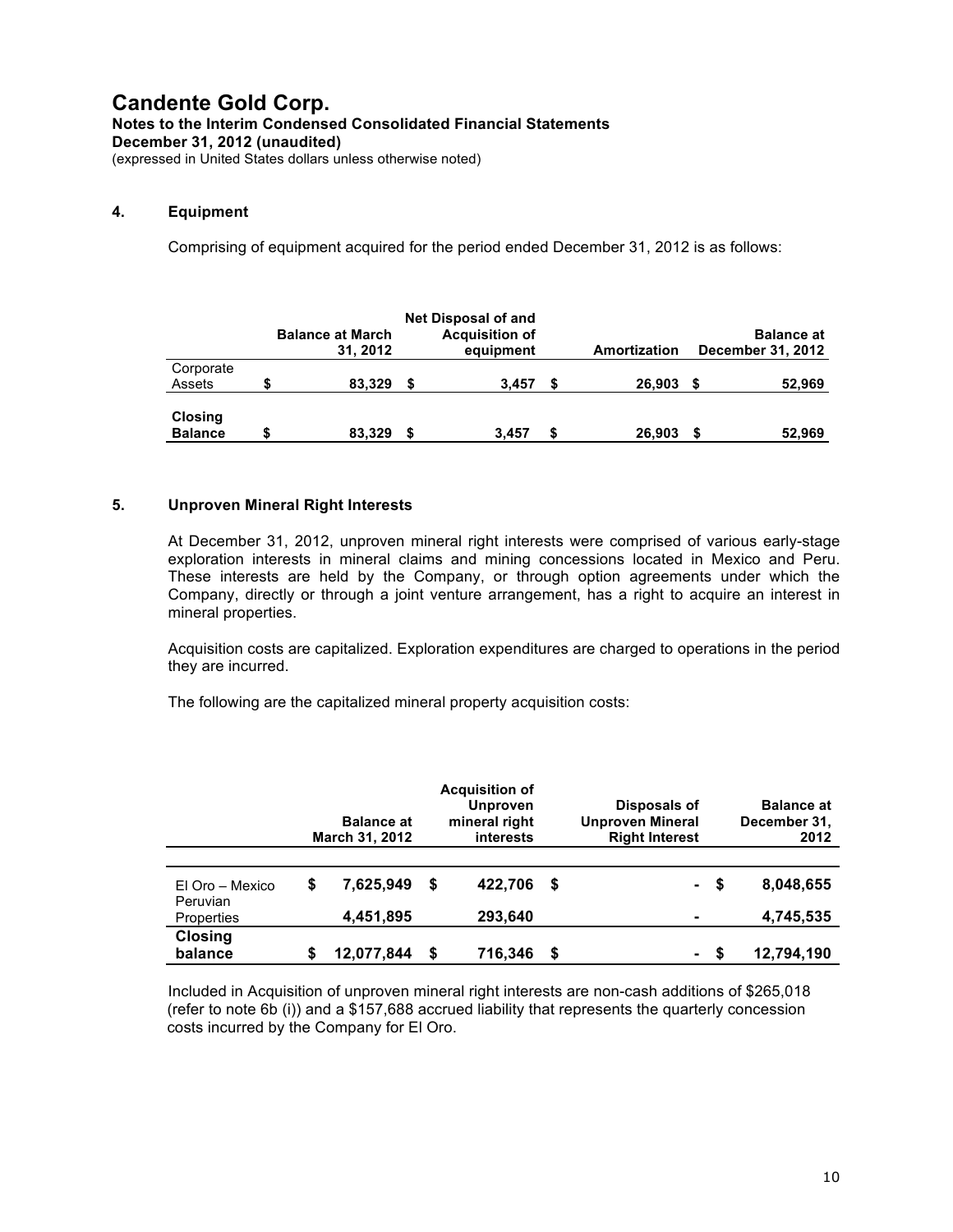#### **5. Unproven Mineral Right Interests (continued)**

|                             | <b>Balance at</b><br><b>April 1, 2011</b> |      | <b>Acquisition of</b><br><b>Unproven</b><br>mineral right<br><i>interests</i> |      | Disposals of<br>Unproven mineral<br>right interest |      | <b>Balance at</b><br><b>March 31, 2012</b> |
|-----------------------------|-------------------------------------------|------|-------------------------------------------------------------------------------|------|----------------------------------------------------|------|--------------------------------------------|
|                             |                                           |      |                                                                               |      |                                                    |      |                                            |
| El Oro – Mexico<br>Peruvian | \$<br>7,465,374                           | - \$ | 160.575                                                                       | - \$ | $\sim$                                             | - \$ | 7,625,949                                  |
| Properties                  | 4,092,930                                 |      | 358,965                                                                       |      |                                                    |      | 4,451,895                                  |
| <b>Closing Balance</b>      | 11,558,304                                | \$   | 519.540                                                                       | S    | $\overline{\phantom{a}}$                           | - 35 | 12,077,844                                 |

#### **6. Capital and equity reserve**

#### **a. Shares Authorized**

The Company has an unlimited number of common shares with no par value.

#### **b. Common Share Issues**

*Shares Issued and Outstanding*

|                                                                       | <b>Total Amount of</b><br><b>Common Stock</b><br><b>Issued</b> |   | <b>Total Value of</b><br><b>Common Stock</b><br><b>Issued</b> |
|-----------------------------------------------------------------------|----------------------------------------------------------------|---|---------------------------------------------------------------|
| Balances as of March 31, 2012                                         | 61,176,760                                                     | S | 22,414,373                                                    |
| Exercise of second option of the EI Oro Agreement,<br>May 1, 2012 (i) | 1,000,000                                                      |   | 265,018                                                       |
| Exercise of share options, June 7, 2012 (ii)                          | 13,000                                                         |   | 5,389                                                         |
| Exercise of share options, August 20, 2012 (iii)                      | 15,000                                                         |   | 7,578                                                         |
| Exercise of share options, September 20, 2012 (iv)                    | 15,000                                                         |   | 12,632                                                        |
| Balances as of September 30, 2012                                     | 62,219,760                                                     |   | 22,704,990                                                    |

- (i) On May 1, 2012, the Company's issued 1,000,000 common shares to Goldcorp Mexico at a price of Cdn\$0.26 per share in order to complete the requirements for the exercise of the second option that provided the Company with the right to earn an additional 30% in the El Oro Project in Mexico.
- (ii) On June 7, 2012, a current board member exercised 13,000 share options resulting in proceeds of \$5,389.
- (iii) On August 20, 2012 a director of the company exercised 15,000 stock options resulting in proceeds of \$7,578.
- (iv) On September 5, 2012 a former officer of the company exercised 15,000 stock options at resulting in proceeds of \$12,632.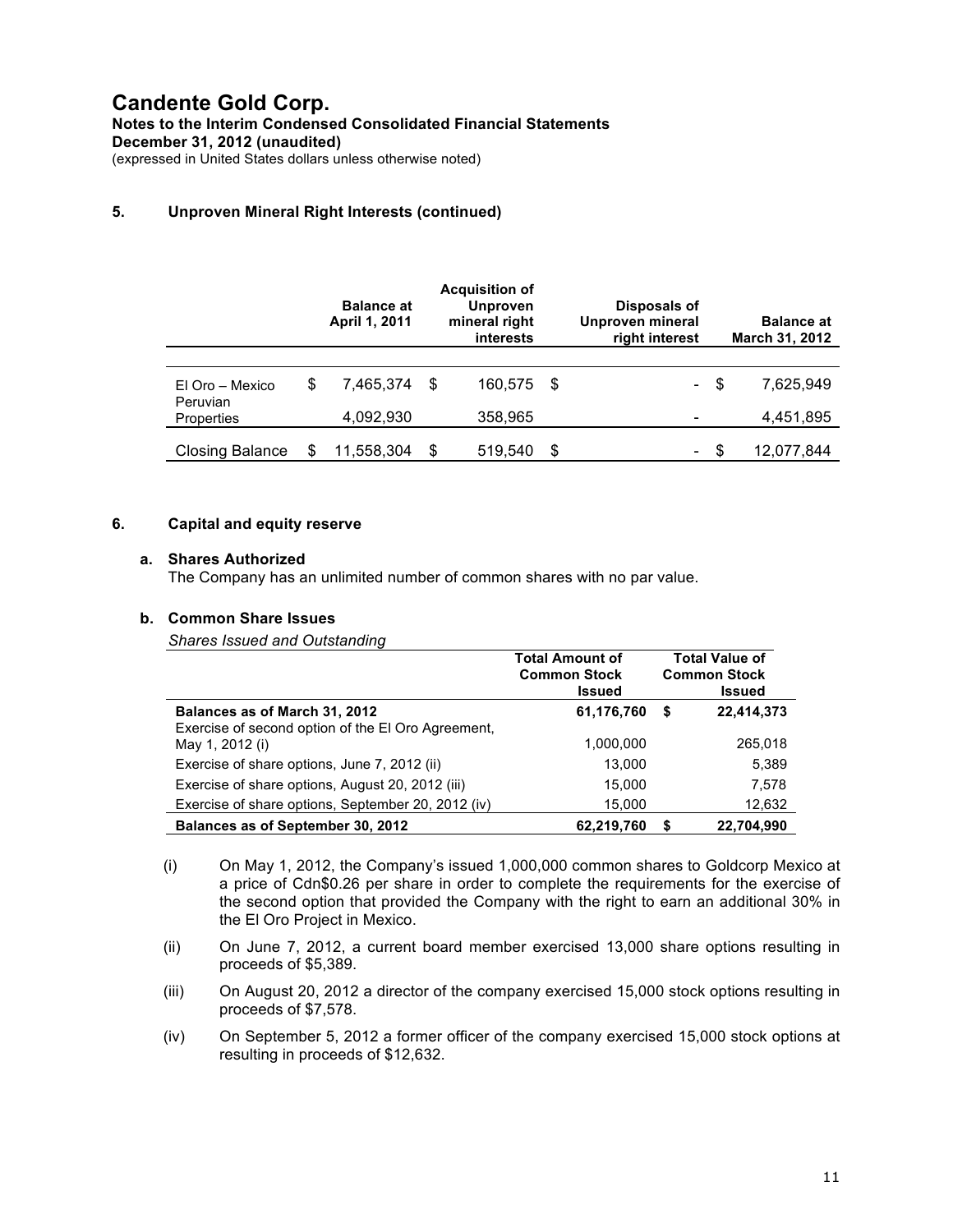# **Candente Gold Corp.**

### **Notes to the Interim Condensed Consolidated Financial Statements December 31, 2012 (unaudited)**

(expressed in United States dollars unless otherwise noted)

#### **6. Share Capital (continued)**

#### **c. Share Options**

The Board of Directors passed a resolution dated May 15, 2009, which established a share option plan (the "2009 Stock Option Plan"), pursuant to which options may be granted to Directors, Officers, employees and persons providing ongoing and contract services to the Company. The purpose of the Plan is to attract persons by offering to such persons the opportunity to acquire (or to increase) an equity interest in the Company through the purchase of shares under the Plan. Subject to adjustment made in the case of a share split of the issued shares of the Company, the aggregate number of shares that may be issuable pursuant to options granted under the Plan is fixed at a maximum of 10% of the outstanding shares of the Company from time to time and shall be calculated on an as-needed basis. Prior to the establishment of the Plan, options were issued to Directors and employees, at the discretion of management, to compensate for services provided.

The changes in share options were as follows:

|                                               | Number of<br><b>Options</b> | <b>Weighted Average</b><br><b>Exercise Price</b><br>(Cdn\$) |
|-----------------------------------------------|-----------------------------|-------------------------------------------------------------|
| <b>Options Outstanding, March 31, 2012</b>    | 3,476,000                   | \$0.65                                                      |
| <b>Movement During the period</b>             |                             |                                                             |
| Options Exercised, June 7, 2012               | (13,000)                    | (\$0.39)                                                    |
| Options Forfeited, June 11, 2012              | (112,500)                   | $(\$1.40)$                                                  |
| Options Exercised, August 20, 2012            | (15,000)                    | (\$0.39)                                                    |
| Options Exercised, September 20, 2012         | (15,000)                    | $(\$0.39)$                                                  |
| Options Expired, September 28, 2012           | (9,000)                     | $(\$1.43)$                                                  |
| Options Cancelled, November 13, 2012          | (80,000)                    | (\$0.64)                                                    |
| Options Granted, December 5, 2012             | 250,000                     | (\$0.25)                                                    |
| <b>Options Outstanding, December 31, 2012</b> | 3,481,500                   | \$0.59                                                      |

#### **d. Warrants**

|                                            |                | <b>Weighted Average</b> |
|--------------------------------------------|----------------|-------------------------|
|                                            | Number of      | <b>Exercise Price</b>   |
|                                            | Warrants       | (Cdn\$)                 |
| Warrants Outstanding, March 31, 2012       | 5,226,350      | \$1.07                  |
| <b>Movement During the period</b>          | $\blacksquare$ |                         |
| <b>Warrants Outstanding, September 30,</b> |                |                         |
| 2012                                       | 5,226,350      | \$1.07                  |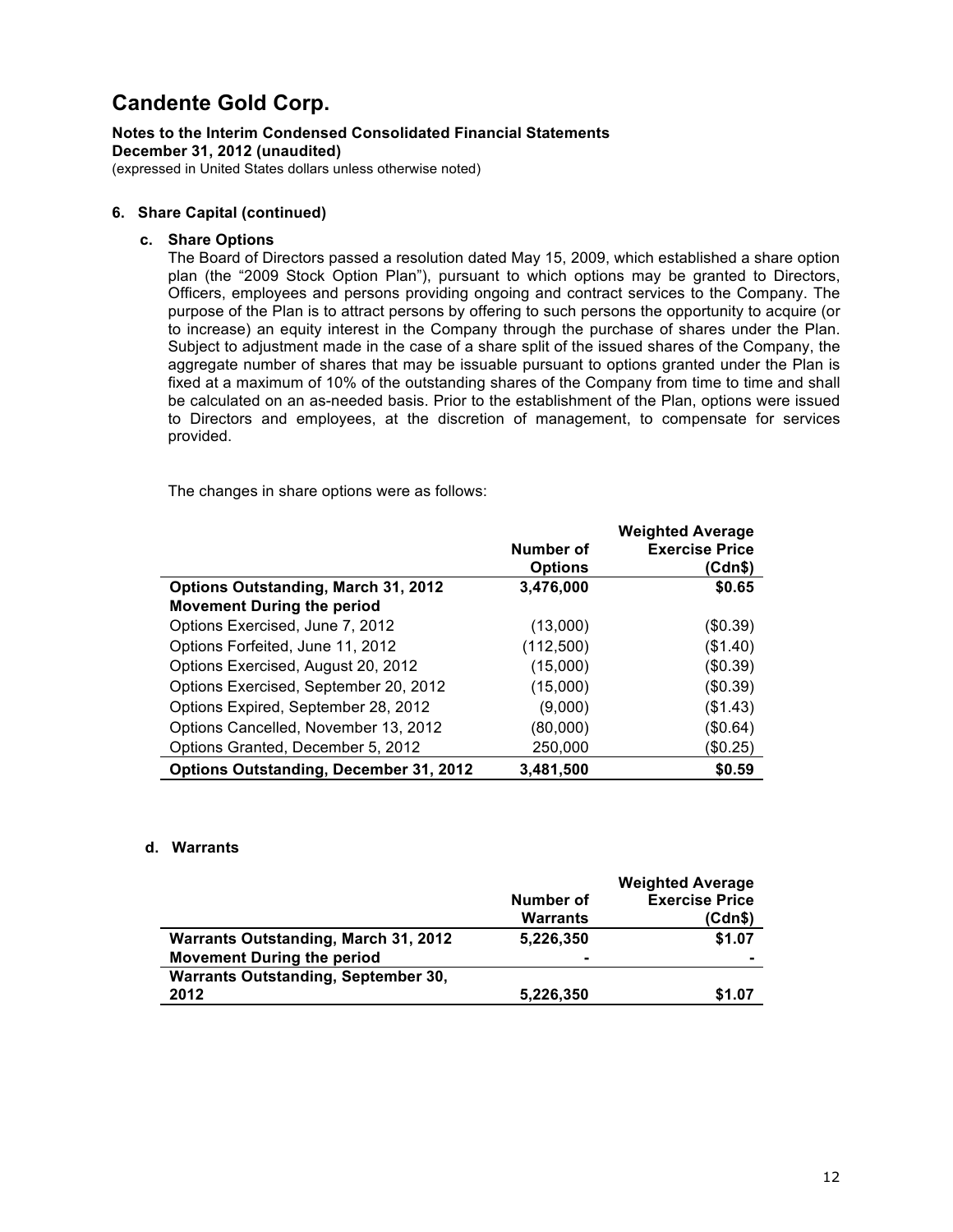#### **7. Related party transactions**

Details of the transactions between the Company and other related parties are disclosed below.

a) Trading transactions

The Company's related parties consist of companies owned by executive officers and directors as follows:

|                                           | Nature of transactions                 |
|-------------------------------------------|----------------------------------------|
| Ridley Rocks Inc.                         | <b>Exploration and Management fees</b> |
| Michael Thicke Geological Consulting Inc. | <b>Exploration fees</b>                |
| Delphis Financial Strategies Inc.         | Management fees                        |
| Phoenix One Consulting Inc.               | Management fees                        |
| SW Project Management                     | <b>Exploration fees</b>                |

The Company incurred the following fees and expenses in the normal course of operations in connection with companies owned by key management and directors. Expenses have been measured at the exchange amount that is determined on a cost recovery basis.

|                             | For the three<br>months ended<br>December 31,<br>2012 | For the three<br>months ended<br>December 31,<br>2011 | For the nine<br>months ended<br>December 31,<br>2012 | For the nine<br>months ended<br>December 31.<br>2011 |
|-----------------------------|-------------------------------------------------------|-------------------------------------------------------|------------------------------------------------------|------------------------------------------------------|
|                             |                                                       |                                                       |                                                      |                                                      |
| <b>Management Fees</b>      | 18,117                                                | 12,000                                                | 49.001                                               | 36,000                                               |
| <b>Salaries</b>             | 33,423                                                | 43,657                                                | 112,161                                              | 176,029                                              |
| Exploration expenses – fees | 8,100                                                 | 66,998                                                | 19,400                                               | 16,425                                               |
|                             | 59.640                                                | 122.655                                               | 180.562                                              | 228.454                                              |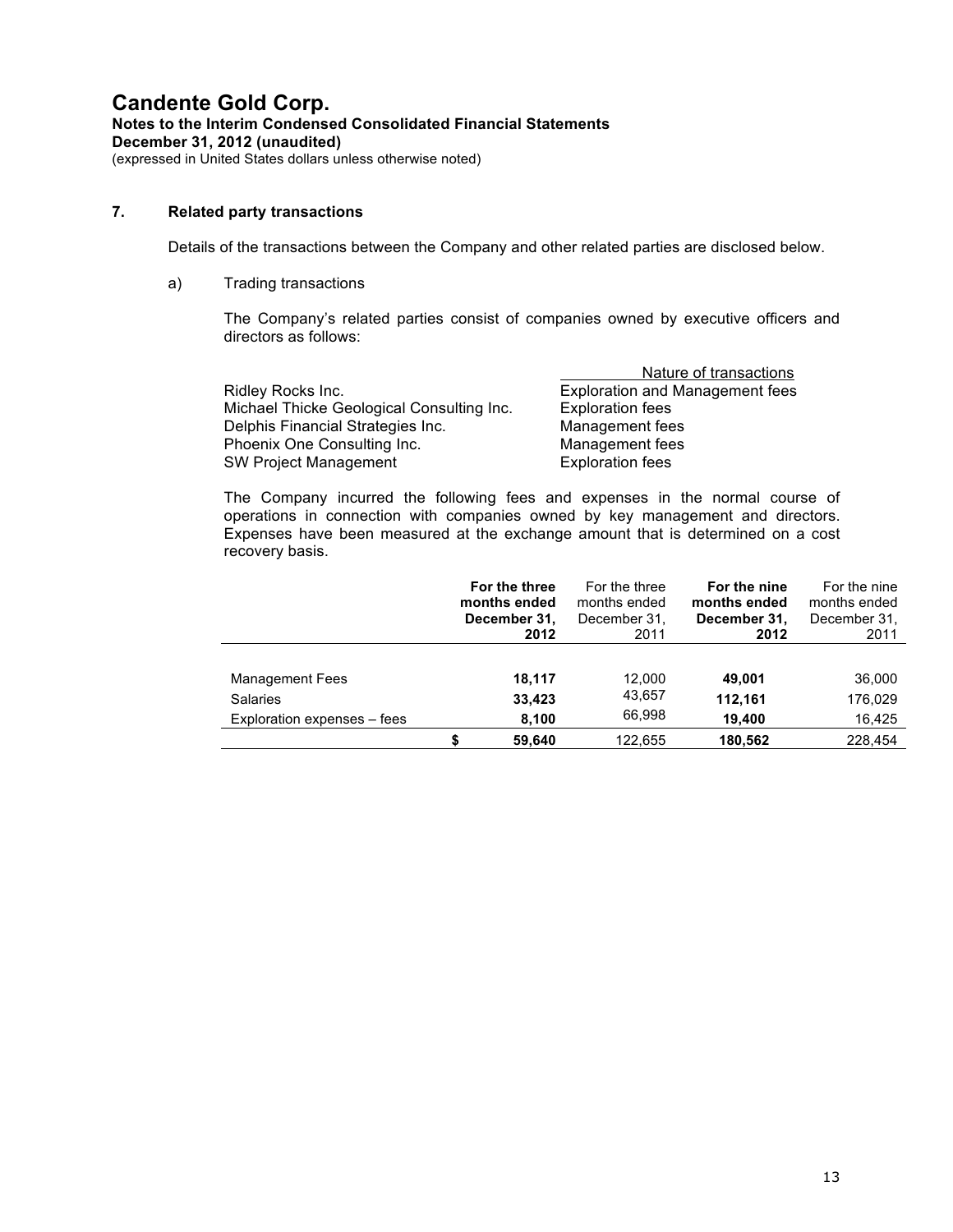#### **7. Related party transactions (continued)**

#### b) Compensation of key management personnel

The remuneration of key management personnel who have the authority and responsibility for planning, directing and continuing the activities of the Company during the periods ended December 31, 2012 and 2011 was as follows:

|                                                   |    | For the three<br>months<br>ended<br><b>December</b><br>31.<br>2012 | For the three<br>months<br>ended<br>December<br>31, 2012 |    | For the six<br>months<br>ended<br><b>December</b><br>31, 2011 |    | For the six<br>months<br>ended<br>December<br>31,<br>2011 |
|---------------------------------------------------|----|--------------------------------------------------------------------|----------------------------------------------------------|----|---------------------------------------------------------------|----|-----------------------------------------------------------|
| Salaries and fees (i)<br>Share-based payment (ii) | \$ | 59,640<br>3,006                                                    | \$<br>122,655                                            | \$ | 180,562<br>3,006                                              | \$ | 228,454                                                   |
| Total (iii)                                       | S  | 62.646                                                             | \$<br>122,655                                            | S  | 183,568                                                       | S  |                                                           |

- (i) Salaries and fees include consulting and management fees disclosed in note 7(a).
- (ii) Share-based payments are the fair-value of options granted to directors and key management personnel.
- (iii) Key management personnel were not paid post-employment benefits, termination benefits, or other long-term benefits during the periods ended December 31, 2012 and 2011.
- (iv) The Company does not remunerate the directors of the Company unless its market capitalization is greater than \$75 million.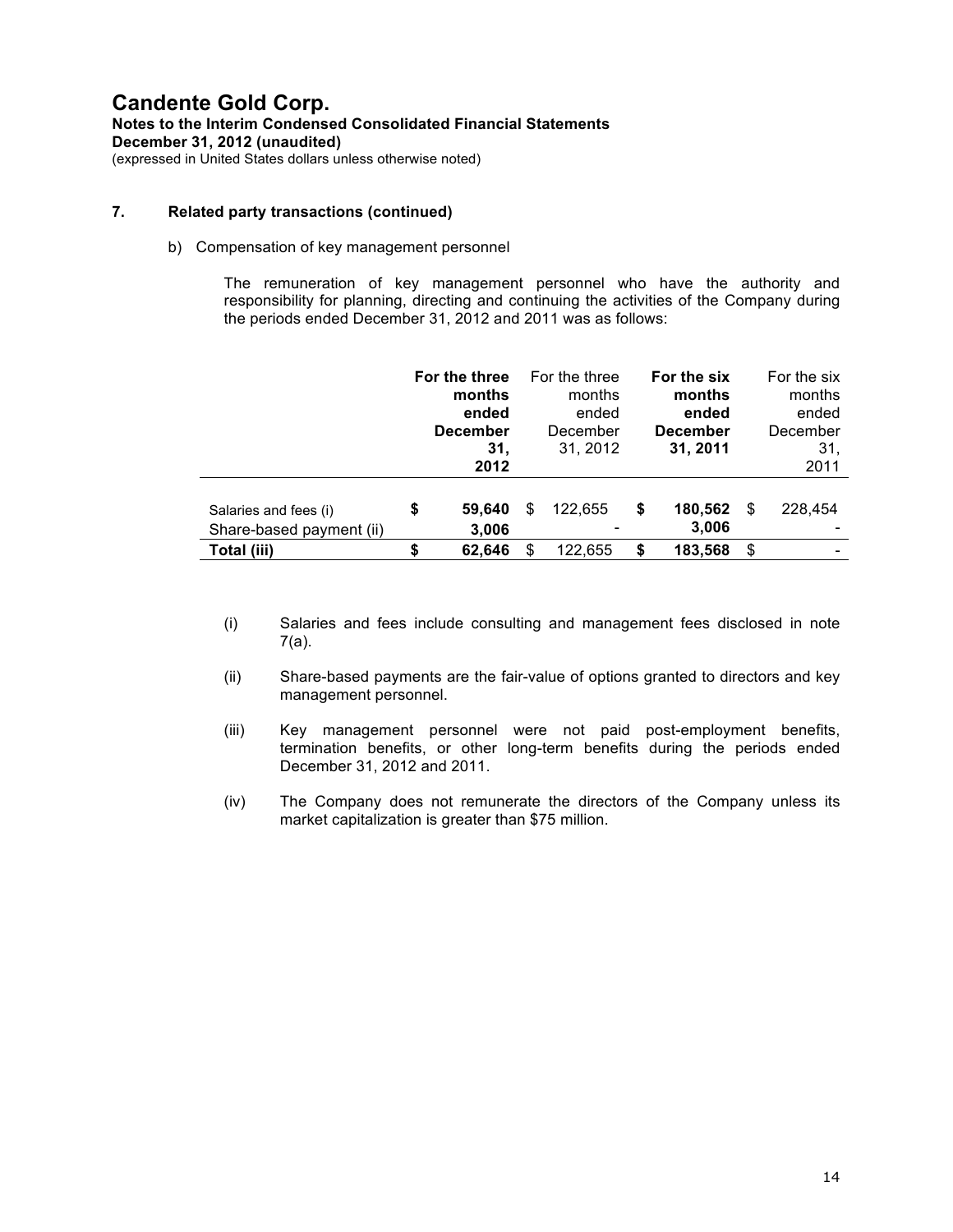### **8. Segmented information**

The Company operates in three geographical areas, being Mexico, Peru and Canada. The following is an analysis of the Company's assets by geographical area and reconciled to the Company's consolidated financial statements:

|                                                                                   |               |    |               |                 |    | December 31,<br>2012 |
|-----------------------------------------------------------------------------------|---------------|----|---------------|-----------------|----|----------------------|
|                                                                                   | Canada        |    | <b>Mexico</b> | Peru            |    | Total                |
| Cash and cash<br>equivalents<br><b>HST, Value-</b><br>added tax<br>receivable and | \$<br>892,314 | \$ | 13,804        | \$<br>2,157     | \$ | 908,275              |
| other assets                                                                      | 83,262        |    | 235,499       | 126,852         |    | 445,613              |
| <b>Equipment</b><br><b>Unproven</b><br>mineral right                              | 16,599        |    | 35,581        | 789             |    | 52,969               |
| interests                                                                         |               |    | 8,048,653     | 4,745,537       |    | 12,794,190           |
| <b>Total assets</b>                                                               | \$<br>992.175 | S  | 8,333,537     | \$<br>4,875,335 | S  | 14.201.047           |

|                                                                        |                 |   |               |                 |    | March 31, 2012 |
|------------------------------------------------------------------------|-----------------|---|---------------|-----------------|----|----------------|
|                                                                        | Canada          |   | <b>Mexico</b> | Peru            |    | Total          |
| Cash and cash<br>equivalents<br>HST, Value-added<br>tax receivable and | \$<br>2,221,376 | S | 129.043       | \$<br>13,870    | \$ | 2,364,289      |
| other assets                                                           | 41,673          |   | 677,614       | 67,558          |    | 786,845        |
| Equipment<br>Unproven Mineral                                          | 29,895          |   | 49,285        | 4,149           |    | 83,329         |
| <b>Right Interests</b>                                                 |                 |   | 7,625,949     | 4,451,895       |    | 12,077,844     |
| Total assets                                                           | \$<br>2.292.944 | S | 8,481,891     | \$<br>4,537,472 | S  | 15,312,307     |